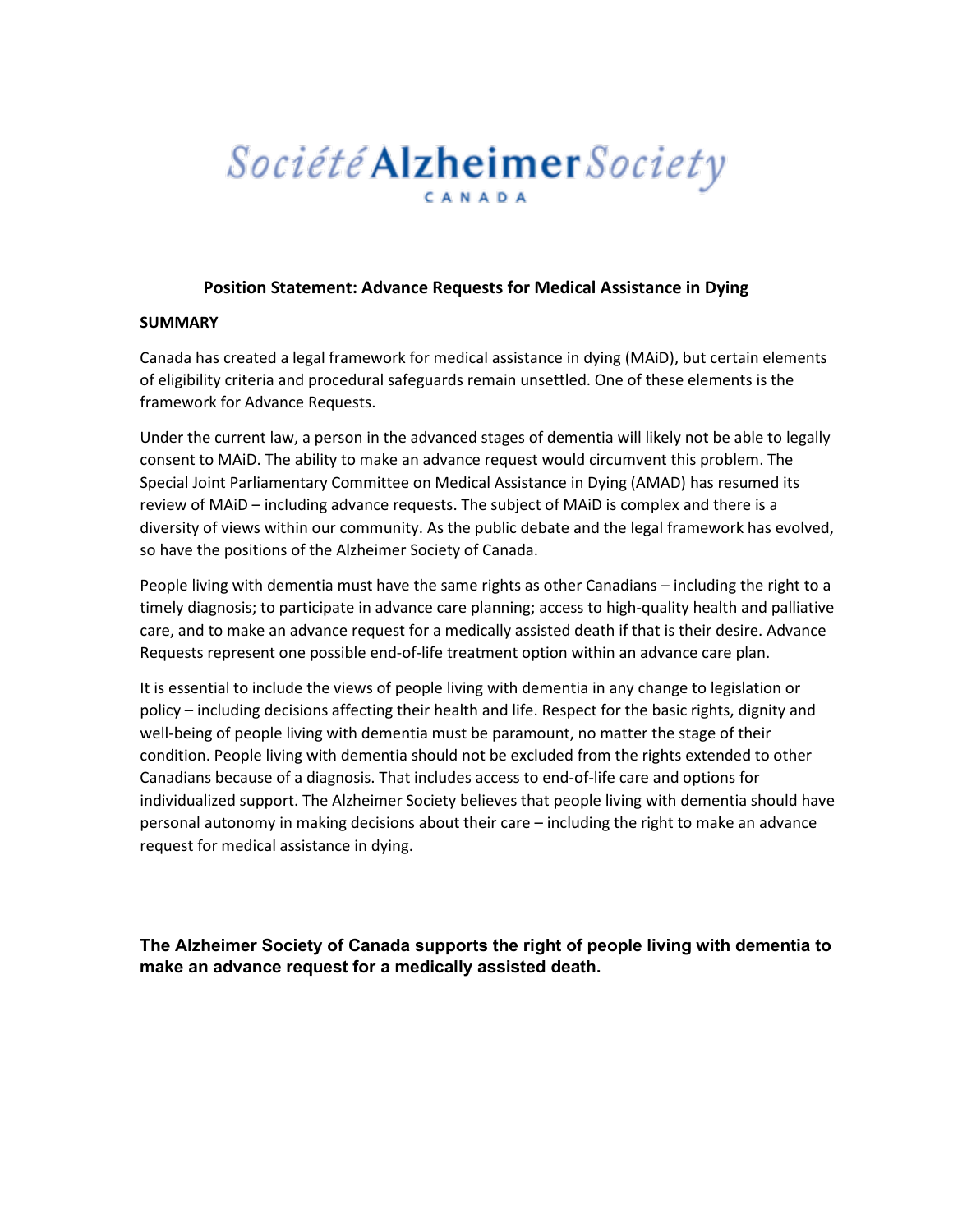# Société Alzheimer Society

#### **ISSUE DESCRIPTION**

Canada's framework for MAiD does not include a framework for making Advance Requests - a process with safeguards to allow an individual to make a request before decision-making capacity is lost.

The Special Joint Parliamentary Committee on Medical Assistance in Dying (AMAD) has resumed its statutory review of the provisions of the Criminal Code relating to Medical Assistance in Dying and its application – including Advance Requests.

This review needs to respect the individual autonomy of people living with dementia and ensure that they have the same rights as other Canadians – including the right to a timely diagnosis, to participate in advance care planning and to make an advance request for a medically assisted death.

#### **BACKGROUND**

#### *MAiD*

Canada is one of a small number of jurisdictions to allow some form of medical assistance in dying (MAiD). In 20[1](#page-3-0)6, the Parliament of Canada passed legislation<sup>1</sup> providing a legal framework for MAiD in response to a Supreme Court of Canada decision<sup>[2](#page-3-1)</sup>. This legislation permitted a health-care professional to administer or prescribe medications or substances to a person at their request in order to end that person's life. The framework was modified in 2021 so that the requirement for a person's natural death to be reasonably foreseeable in order to be eligible for MAiD. This change was made in response to a decision by the Superior Court of Quebec<sup>[3](#page-3-2)</sup>.

MAiD has been the subject of public debate for many years, and even with the creation of a legal framework, certain elements of eligibility criteria and procedural safeguards remain unsettled. One of these elements is the framework for Advance Requests.

The Special Joint Parliamentary Committee on Medical Assistance in Dying (AMAD) has resumed its statutory review of the provisions of the Criminal Code relating to Medical Assistance in Dying and its application – including advance requests.

#### *Advance Requests for MAiD*

Canada's MAiD framework requires that express consent is provided in order to receive medical assistance in dying. As a result, those who are unable to provide express consent or who do not possess decision-making capacity are ineligible for MAiD.

The idea of an Advance Request for MAiD would establish a process and safeguards to allow an individual to make a request for MAiD before decision-making capacity is lost, with the intention that the request be acted upon under circumstances outlined in the request after the person has lost decision-making capacity.

An advance request for MAiD differs from a personal care directive in an advance care plan – a process that includes designation of a substitute decision-maker and a Power of Attorney to outline wishes for end-of-life care and make a will.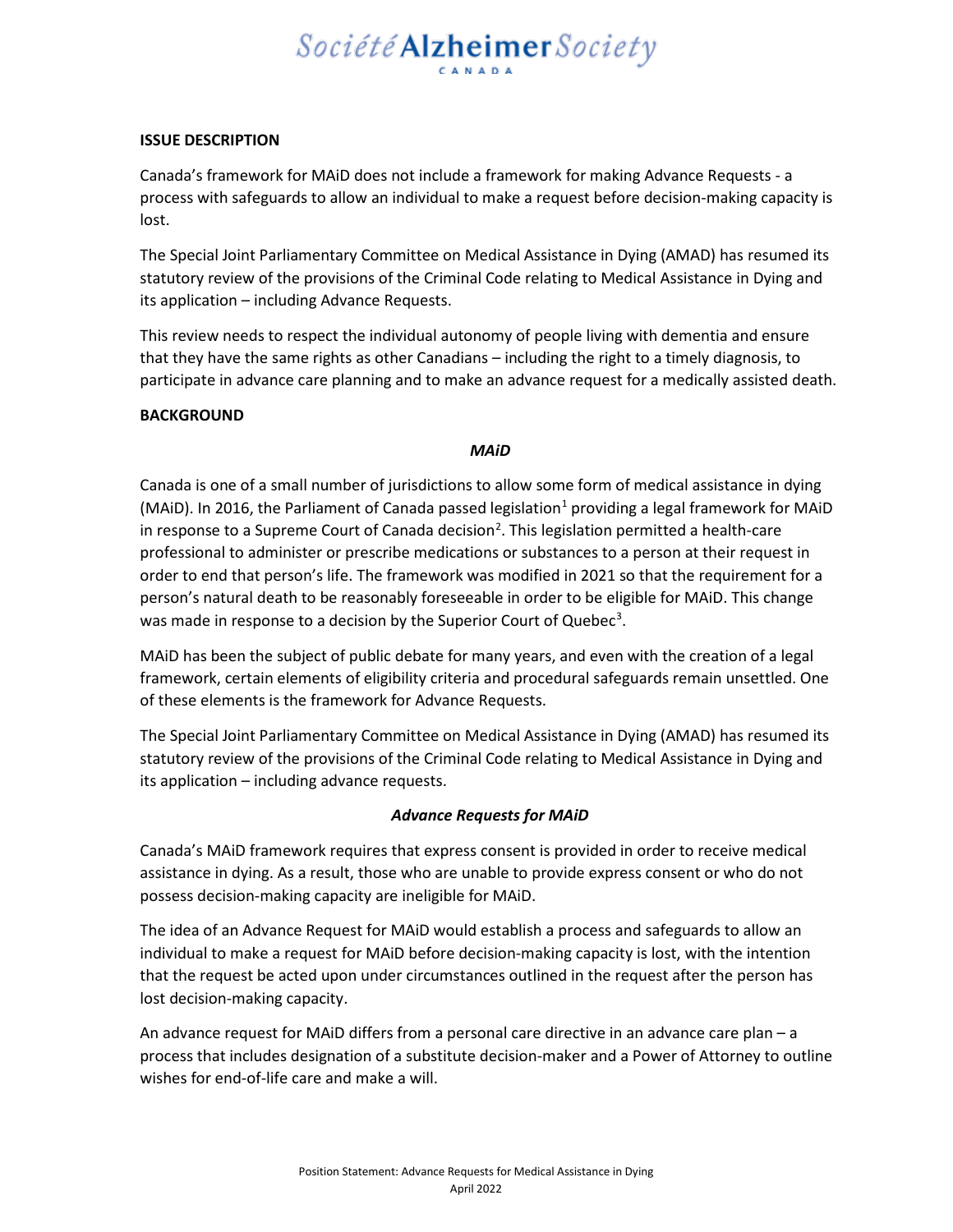# *Considerations for People Living with Dementia*

People living with dementia must have the same rights as other Canadians, including the right to a timely diagnosis, to participate in advance care planning and to make an advance request for a medically assisted death.

Policies should respect individual autonomy and the person-centred approach outlined in the *Canadian Charter of Rights for People with Dementia[4](#page-3-3)* , a document crafted by the Society's Advisory Group of People with Lived Experience of Dementia, whose members represent different walks of life from across the country.

Under the current law, a person in the advanced stages of dementia will likely not be able to legally consent to MAiD. Consent to MAiD requires the person to be capable of retaining and understanding new information, analyzing the information, and making an informed decision. The effects of dementia in its advanced state may impair a person's capacity to make an informed decision about their end-of-life care.

The ability to make an Advance Request would address this problem, but these requests are not permitted. The current law states that a person requesting MAiD must have the capacity to provide consent immediately prior to the procedure. Advance consent often requires a mandated period of reflection that allows for opportunities to consider their decision and withdraw their consent.

Every person will experience dementia in their own way. While symptoms and duration can vary from person to person, it is common for individuals to live well with dementia for many years. A person's wishes, values, and beliefs may change over time. It can also be difficult to predict future circumstances. Expansion of MAiD to permit advance requests for people living with dementia will require greater clarity as to how such requests will be applied, including safeguards for vulnerable people. When considered at the systems level, individuals need supports for advance care planning, professional counselling, and access to palliative care.

# *Advance Care Planning and Palliative Care*

Advance Requests represent one end-of-life treatment option within an advance care plan.

Advance care planning helps ensure that plans for future health care are carried out in accordance with the values and beliefs of the person living with dementia. That is why it is important for people living with dementia to make their wishes known to their family members — or a substitute decision maker in some provinces — while they are still capable of doing so.

For advance care planning to be truly effective, options and services need to be available. Canadians living with dementia are less likely to be referred to palliative care teams, are prescribed fewer palliative care medications, and have more difficulty accessing end-of-life care than those diagnosed with other life-limiting illnesses<sup>[5](#page-3-4)</sup>. This can exacerbate psychological symptoms and result in poorly managed symptoms and lower quality of life. Improving access to palliative care is imperative.

Advance care planning helps ensure that people receive the end-of-life care that they want and choose. Putting a plan in place as soon as possible after diagnosis means that palliative care — care that may address physical as well as emotional and spiritual needs at any point during an illness —